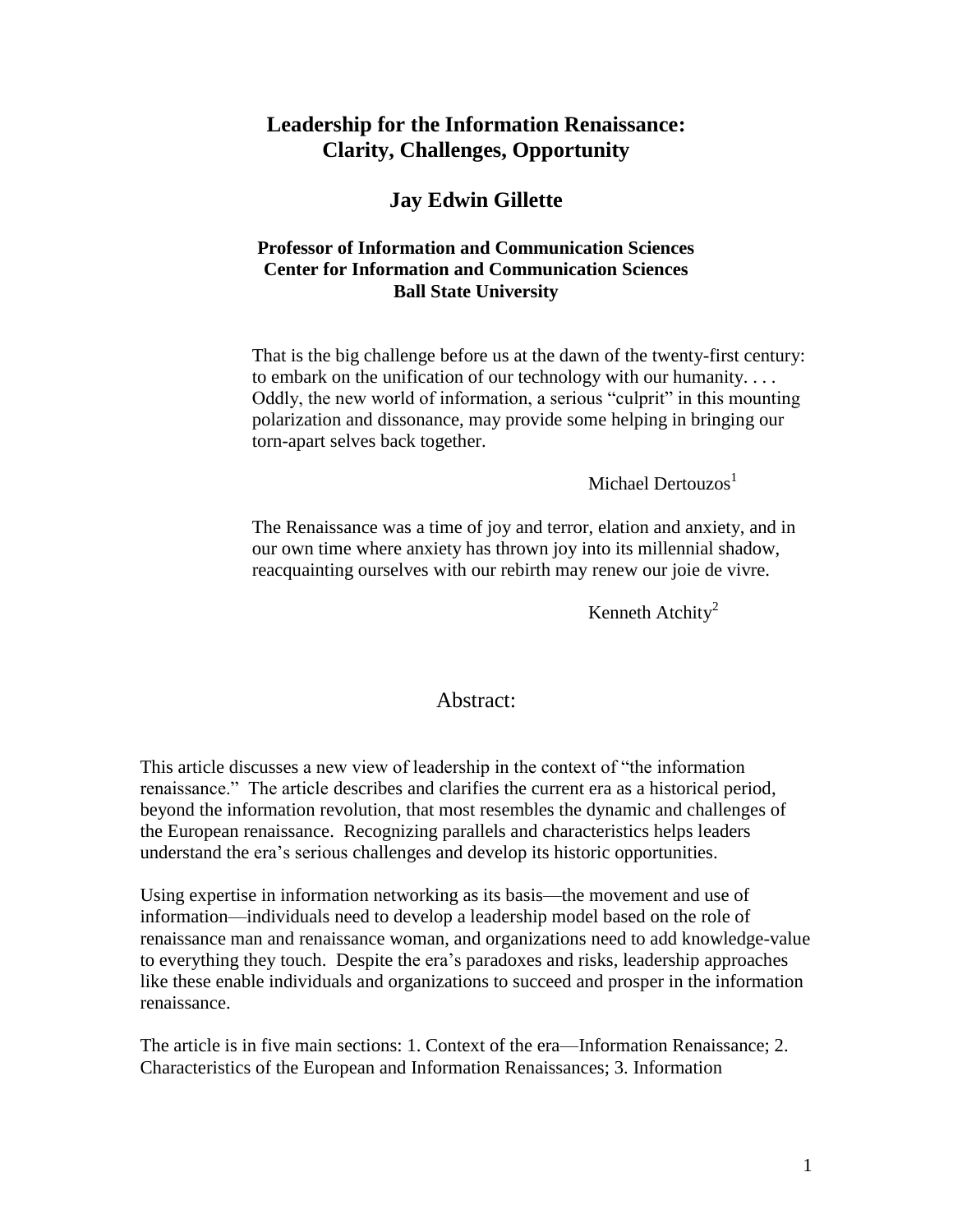Renaissance Success for Individuals and Organizations; 4. Information Networking as the key component in a Knowledge Society; 5. Conclusions and Recommendations.

The primary audience for the article is management and knowledge workers with functional, research & development, or technical roles. The article's objective is to assist managers and knowledge workers , in knowledge-driven organizations, to develop realistic career and organizational strategies appropriate for the challenges of the information renaissance era.

### **1.0 The Context of our Era--Welcome to the Information Renaissance**

#### **Renaissance:**

**1.** The great revival of art and letters, under the influence of classical models, which began in Italy in the 14th century and continued during the 15th and 16th; also, the period during which this movement was in progress.

**2.** Any revival, or period of marked improvement and new life, in art, literature, etc. $3$ 

*Oxford English Dictionary*

"Welcome to the Information Renaissance." Historical eras might be easier to understand if we had clear signposts like that one, showing where we have arrived.

The "information renaissance" as a term, is based on the hypothesis that historic events work out on a concept of increasing returns. "Increasing returns", as in the research of the economist Brian Arthur, means that events coalesce around modal points. "One event leads to another" is another way to put it. So after many reinforcing events, the information revolution has led to an extended post-revolutionary period I call "the Information Renaissance."

My way to characterize the context of our era is that it is "a knowledge society driven by an information economy." On the remarkable scale it has grown to, this new horizon of social and economic change is rightly seen as a huge challenge, chaotic and not easy to manage. Yet to help us work toward clarity, such an era is not unprecedented in human history.

"Is this the Information Revolution?"

No, at least not anymore. Revolutions are often dramatic, brutish, maybe, and short. We have indeed gone through an information revolution, seen as a parallel to the social and economic change of the industrial revolution. Yet for most of the developed world, this is actually a post-revolutionary era.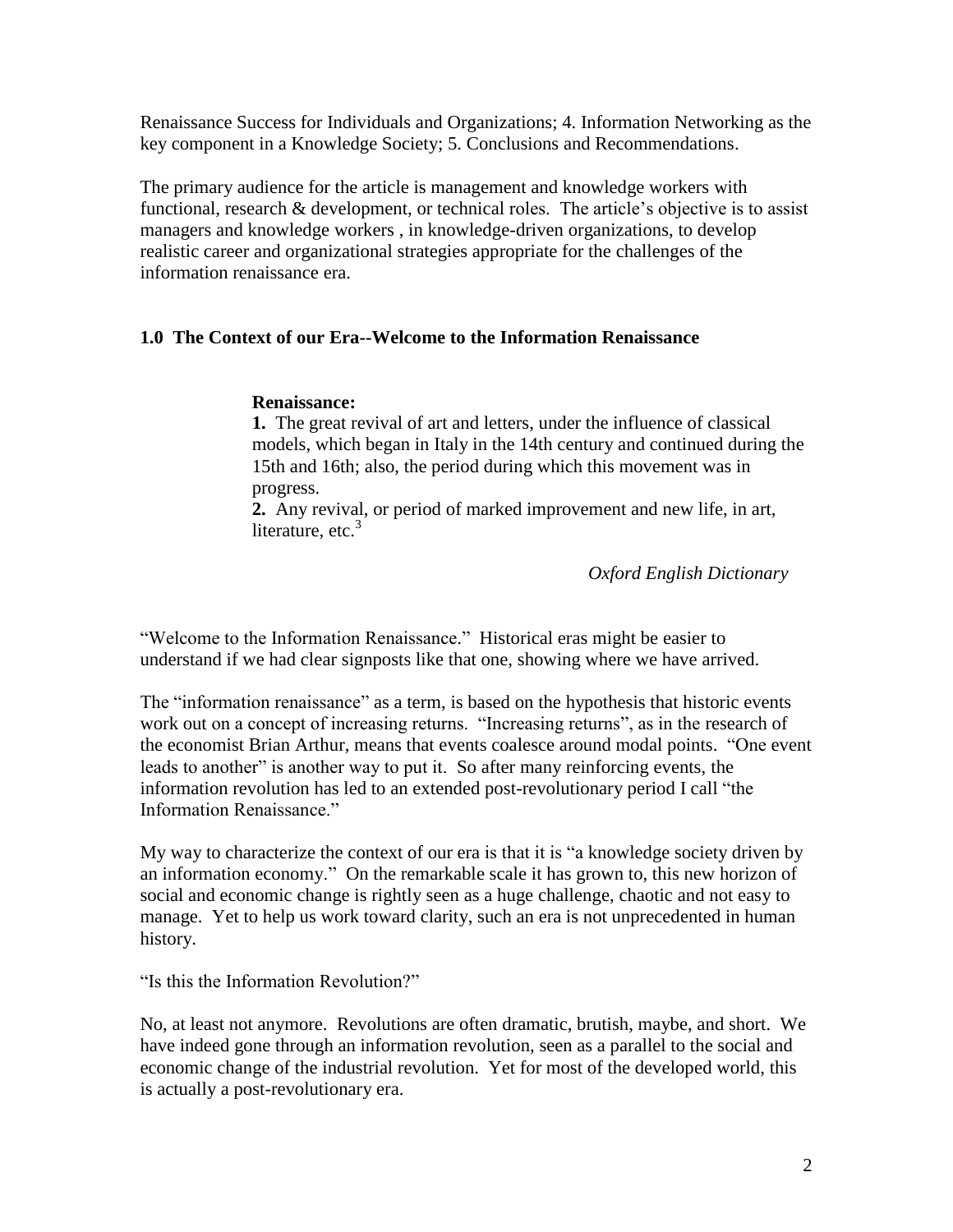To illustrate, in an American metaphor, it is not 1776 anymore. In the American context it's 1803; Thomas Jefferson and the revolutionaries are in the White House. The revolution is over; the revolutions have won and they are in power. Now they're getting ready to send out Lewis and Clark to explore the territory we've already bought but haven't explored.

So it is time to look beyond the perspective of the information revolution. We need to find a new perspective, a new paradigm, to help us make sense of the era we discover before our eyes. We have bought the territory; now we need to explore it and make it known.

The era that most resembles this era in history is the era of the European renaissance. This period is considered to have flourished in Italy from 1400-1600, with its peak almost exactly in the center, about 1500, the time of Leonardo da Vinci and Vittoria Colonna. The renaissance as a movement spread throughout Europe over time. For example, the heyday of the British renaissance is nearly a century later, about 1600, the time of Shakespeare and Elizabeth I. It is not too much to say that the European renaissance has been unfolding and developing regionally and worldwide, still today.

The information renaissance can be an organizing term, to clarify the challenges and opportunities of our era. However, professional historians of the European renaissance warn us against an overdramatic, nineteenth-century use of such terms, to demarcate sharply the beginnings and endings of periods of history, written linearly like chapters in a book.

These professionals suggest our interpretation of history should send us instead toward "a gradual, fluctuating, highly contextualized blending . . . [which] stakes out the heart of this era and emphasizes its main characteristics rather than its becoming and passing."

The phrases are found in the passages below, which I have extracted from a thoughtful and informative discussion of the terms "Renaissance" and "Reformation" by Thomas A. Brady and others in an excellent set of essays, *Handbook of European History, 1400-* 1600.<sup>4</sup> These thoughts have guided my approach to the information renaissance era:

The pivotal role in European history of the two centuries between 1400 and 1600 has sometimes been questioned but rarely denied. Since the middle of the nineteenth century, two terms--"the Renaissance" and "the Reformation"--have commonly been employed to express the historians' sense of this role. [p. xiii]

Today, one speaks of Renaissance and Reformation as movements--the influence of social history--but they are no longer grand categories of periodization.

Nowadays, the place of the old revolutionary shift from medieval to modern has been taken by a gradual, fluctuating, highly contextualized blending of "late medieval" with "early modern," the central phase of which unfolds in the fifteenth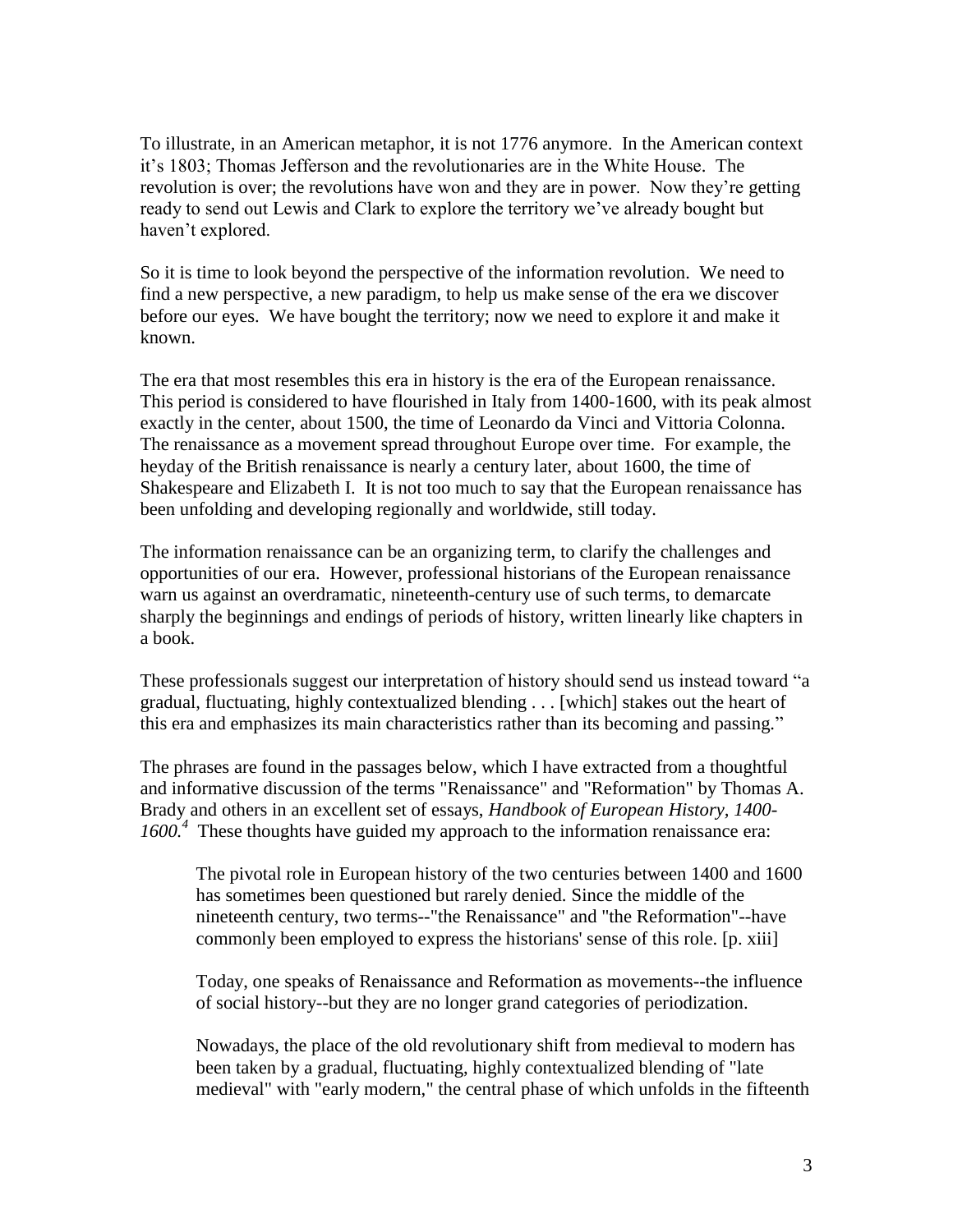and sixteenth century. . . .A focus on the fifteenth and sixteenth centuries, therefore, stakes out the heart of this era and emphasizes its main characteristics rather than its becoming and passing. [pp. xvi-xvii]

[T]hese centuries--late Middle Ages, Renaissance, Reformation, and early modern era--have become a conceptual bridge between the world of pre-modern Europe and the histories of most other parts of the world.

This role, which the nineteenth-century historians could hardly have suspected, has lent the study of these centuries a remarkable energy in our time. [p. xxi]

The somewhat technical discussion of these terms by professional historians is helpful for us. They let us see how the community of scholars is handling the terms today. As we can see, the terms "renaissance" and "reformation" can be far more general—and more subtle—than was seen as the case in the nineteenth century.

We'll continue to work with these terms for our own time. We will access their conceptual power and add value to the "remarkable energy in our time" for renaissance and reformation studies, appropriate to our knowledge society and its information economy. For our discussion on the renaissance concept in the next section, we will emphasize the "main characteristics rather than its becoming and passing."

#### **2.0 Characteristics of the European and Information Renaissances**

Renaissance times are paradoxical times, characterized by encouraging positives and distressing negatives. Renaissance times are paradoxically times of great human progress and great human conflicts.

The positives include major advances, based on information transfer and application. Renaissance times display rapid, extensive discoveries and innovation. Information networking quickly spreads the word.

Yet there are corresponding negatives. Renaissance times characteristically feature the clash of paradigms that generates major social conflict.

Why great conflicts? Because the old paradigms have awakened to the threats of the new ones, and the old fight back, often using the concepts, tools and weapons of the new paradigms.

Therefore if we are blessed and cursed to live in renaissance times, we will encounter and must be prepared for—the joys of breathtaking human advances, and the tragedies of serious social conflict, worldwide.

Leadership in people and organizations, and finally in societies and the global community, will help us understand, and succeed and prosper in these paradoxical times.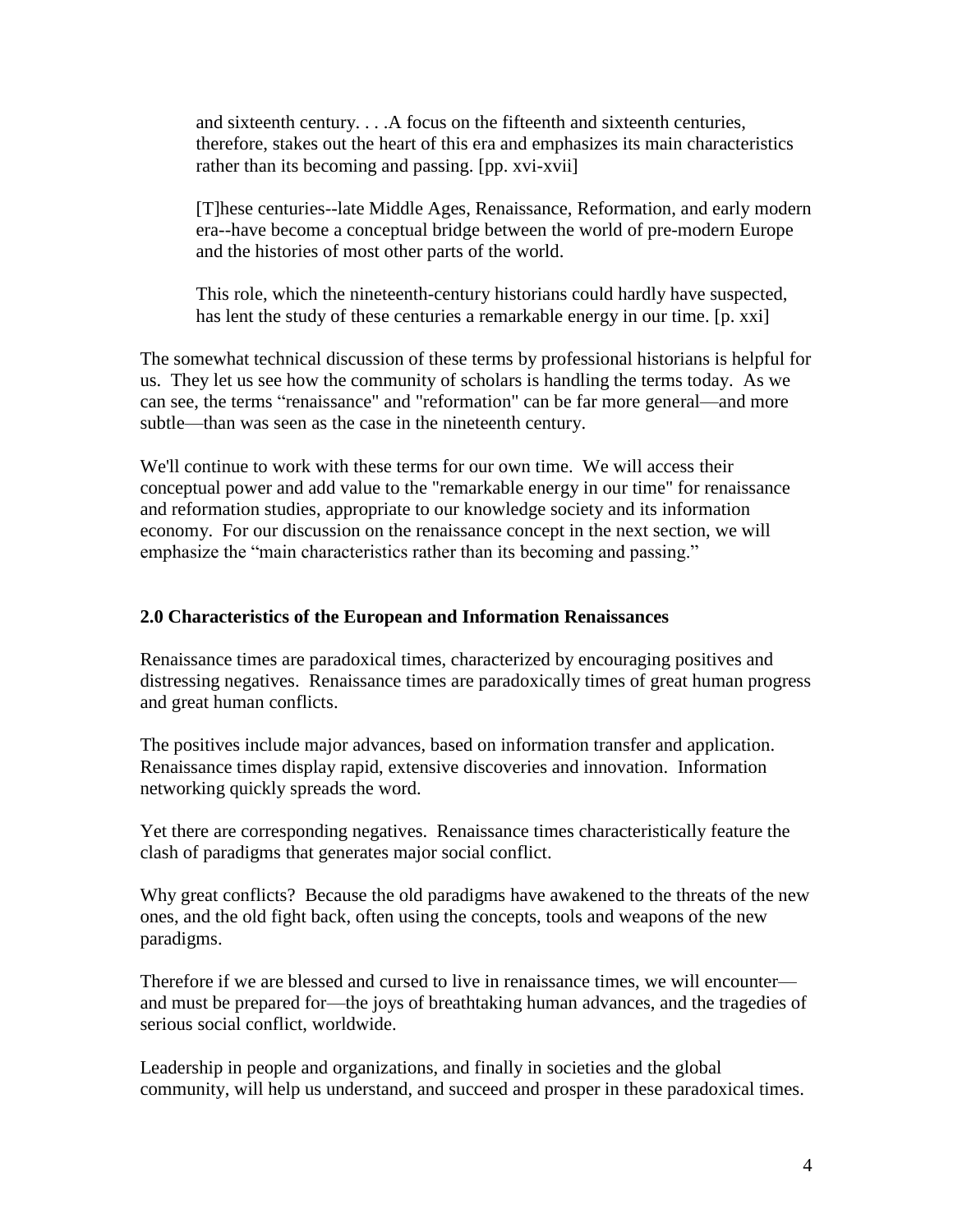One of the best introductions to the European renaissance for today's professional is Kenneth J. Atchity's *The Renaissance Reader: Firsthand Encounters with the Renaissance.* Atchity edits together writings and information from the historical renaissance, and analyzes a list of its characteristics that continue to have influence to this day. I have followed Atchity's lead and some of his analysis in my approach below.

I have outlined some salient characteristics of the European and information renaissances as places to pursue similarities and differences. I've provided them in the text for readability, and in the table ("Comparisons and Contrasts: Salient Characteristics of the European and Information Renaissances") for summary purposes,

In both cases, these are points of departure for professionals to learn from the eras, and to apply the learning to our careers and organizations as I will discuss in another section.

### **2.1 Distinguishing Characteristics of the European Renaissance**

- Book Publishing Technologies, especially movable type
- Exploration and Discovery
- Fragmentation and Nationalism
- Idealism
- Naturalism and Secularism
- Scientific Method
- Humanism, self interpretation
- Individualism
- *Homo faber* ("Man the maker")

### **2.2 Distinguishing Characteristics of the Information Renaissance**

- Information and Communication Technologies (ICT)
- Exploration, Discovery and Travel
- Universal versus Tribal
- Information Economy
- Knowledge Society
- Collaboration
- Globalism, diversity evaluation
- Community
- *Homo sapiens* [Linnaeus, 1758] ("Human the knower")

These categories are in some cases directly parallel, especially the impact of information and communication technologies—in the earlier renaissance the printed book; in the information renaissance, the networked computer.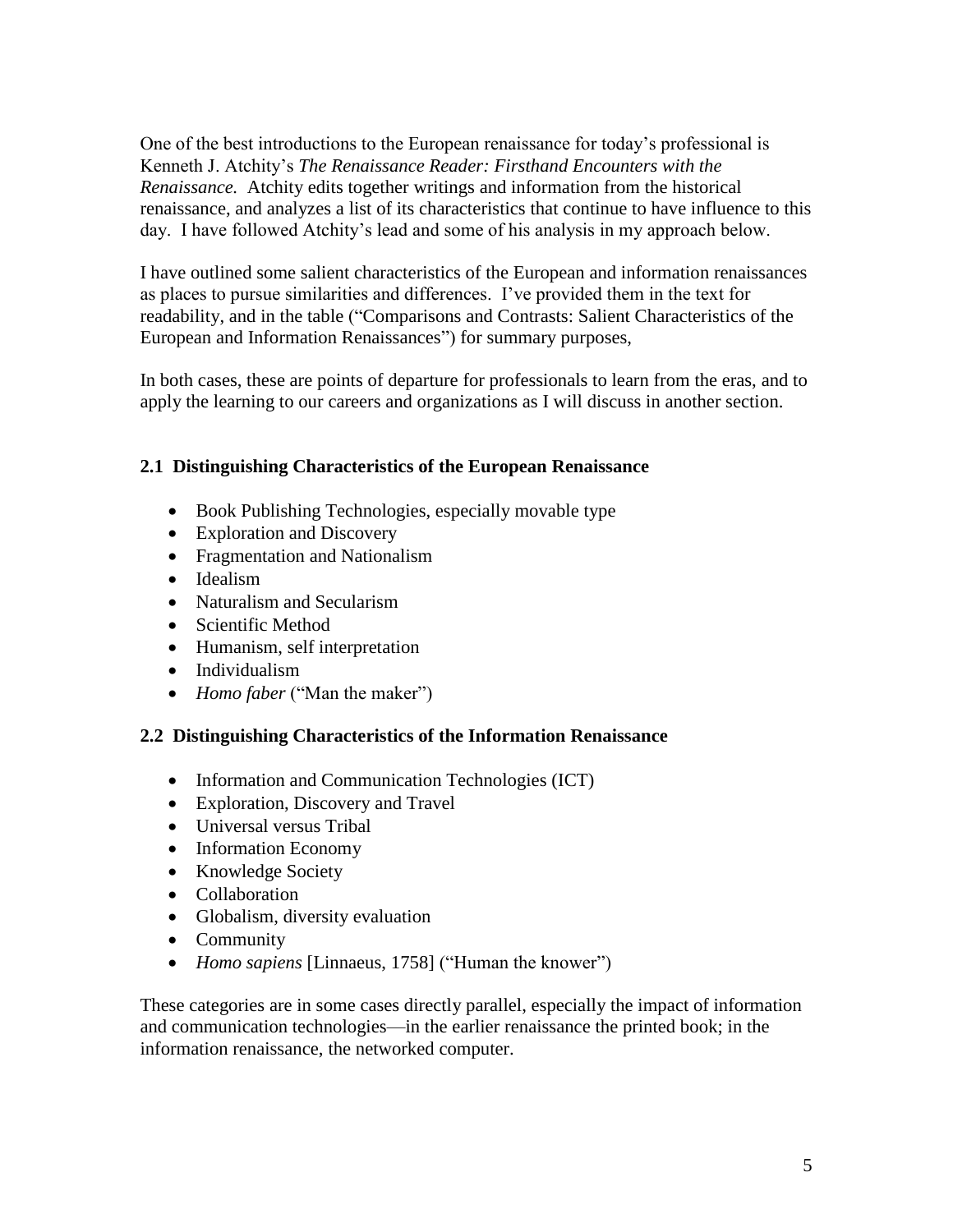Always a good question, which comes first, information or trade? Which follows which, trade routes or information flows?

In the earlier renaissance, I hypothesize that trade came first in large terms, and information followed. Today, I hypothesize information comes first in large terms, and trade follows. While these concepts are mutually reinforcing, what is vital to recognize today is the speed of the information-trade-information cycles. These are the sources of the so-called "flat earth" concept popularized by Thomas Friedman, itself a recapitulation in contemporary terms of some of the views of Marshall McLuhan's concept "global village."

For this discussion, I will emphasize a key difference: The European renaissance developed an innovative view of humans as species *homo faber,* which was summarized as "man the maker." After the long centuries of dominance of medieval religious thinking that defined the human as a spiritual creature between the angels and the animals, the humanistic view of man the maker, the maker of himself, his society, and his world, was a radical advance that has literally informed today's dominant view of humankind.

In our renaissance I will emphasize a new view of humans, essentially "modern" from the nomenclature of Linnaeus in 1758, who named our species differently, as *homo sapiens,* which I'll translate loosely as "human the knower," or human who knows. In this perspective, the key to understanding the human species is its special gift for knowledge, and for processing knowledge via the catalyst of information.

Many species make things, and virtually all species process information from their environments in astoundingly various ways, yet it is the human species, in these ways of renaissance activity, that has elevated the use of knowledge to the highest levels ever seen on a global basis.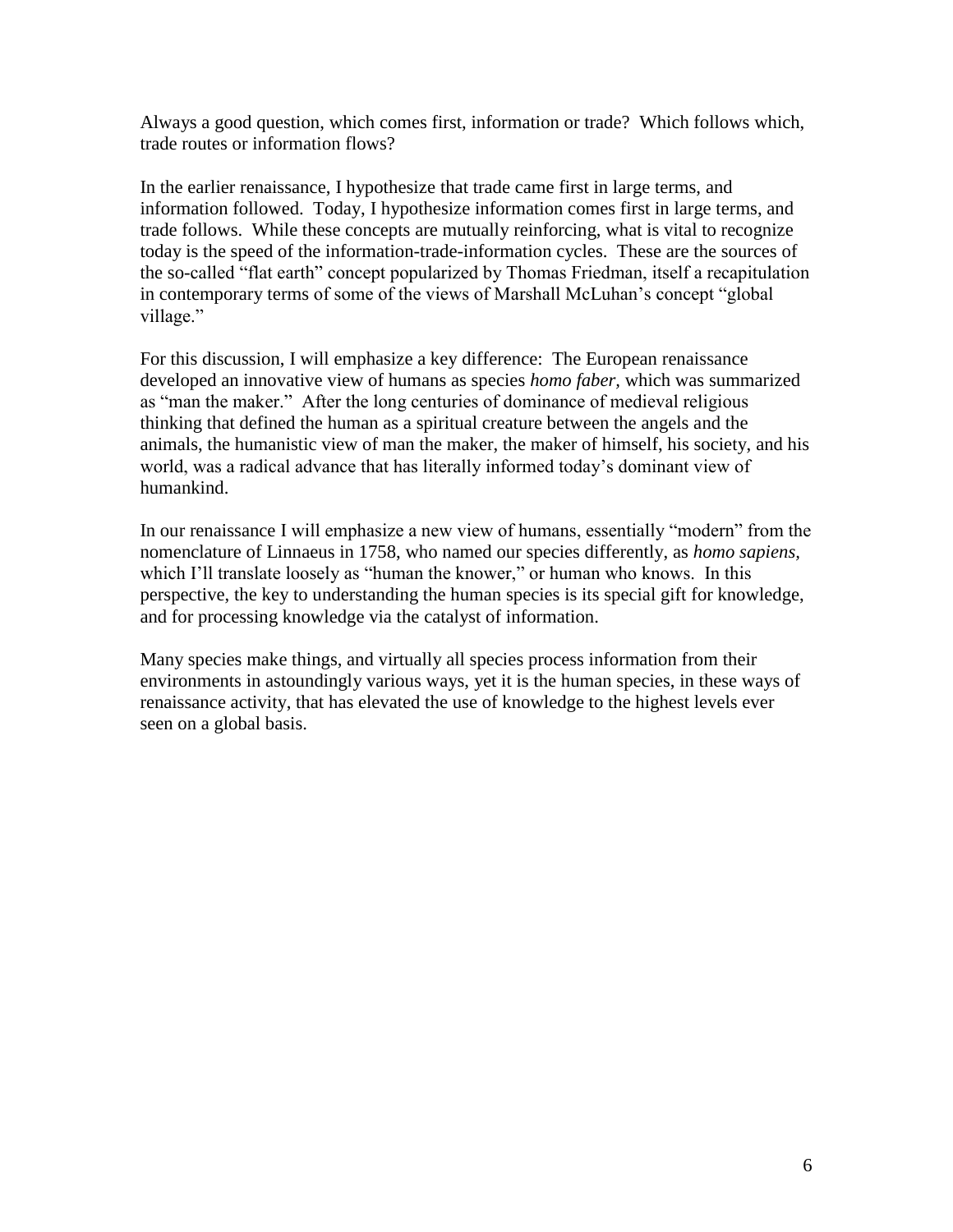## Table 1

# Comparisons and Contrasts: Salient Characteristics of the European and Information Renaissances

| <b>European Renaissance</b><br><b>Characteristics</b>    | <b>Information Renaissance</b><br><b>Characteristics</b> |  |  |
|----------------------------------------------------------|----------------------------------------------------------|--|--|
| Book Publishing Technologies,<br>especially movable type | Information and Communication<br>Technologies (ICT)      |  |  |
| <b>Exploration and Discovery</b>                         | Exploration, Discovery and Travel                        |  |  |
| <b>Fragmentation and Nationalism</b>                     | Universal versus Tribal                                  |  |  |
| Idealism, Neo-Platonism                                  | <b>Information Economy</b>                               |  |  |
| Naturalism and Secularism                                | <b>Knowledge Society</b>                                 |  |  |
| Scientific Method, Search for<br>$\bullet$<br>System     | Collaboration, Search for Synthesis                      |  |  |
| Humanism, self interpretation                            | Globalism, diversity evaluation                          |  |  |
| Individualism                                            | Community                                                |  |  |
| <i>Homo faber</i> ("Man the maker")<br>$\bullet$         | Homo sapiens [Linnaeus, 1758]<br>"Human the knower")     |  |  |

### **3.0 Information Renaissance Success for Individuals and Organizations**

Like those who succeeded in the earlier era, those who will succeed and prosper in the information renaissance need to become renaissance men and renaissance women.

You might think this is an old idea, but in fact the term "renaissance" was applied the era of early modern Europe only in the nineteenth century.<sup>5</sup> "Renaissance man" as a concept entered the English language about the same time. Oddly enough, the construct "renaissance woman" only entered American dictionaries in the 1970s.

We labor under the requirements of the industrial economy. The industrial economy model is essentially a linear assembly line—in which managers analyze a product or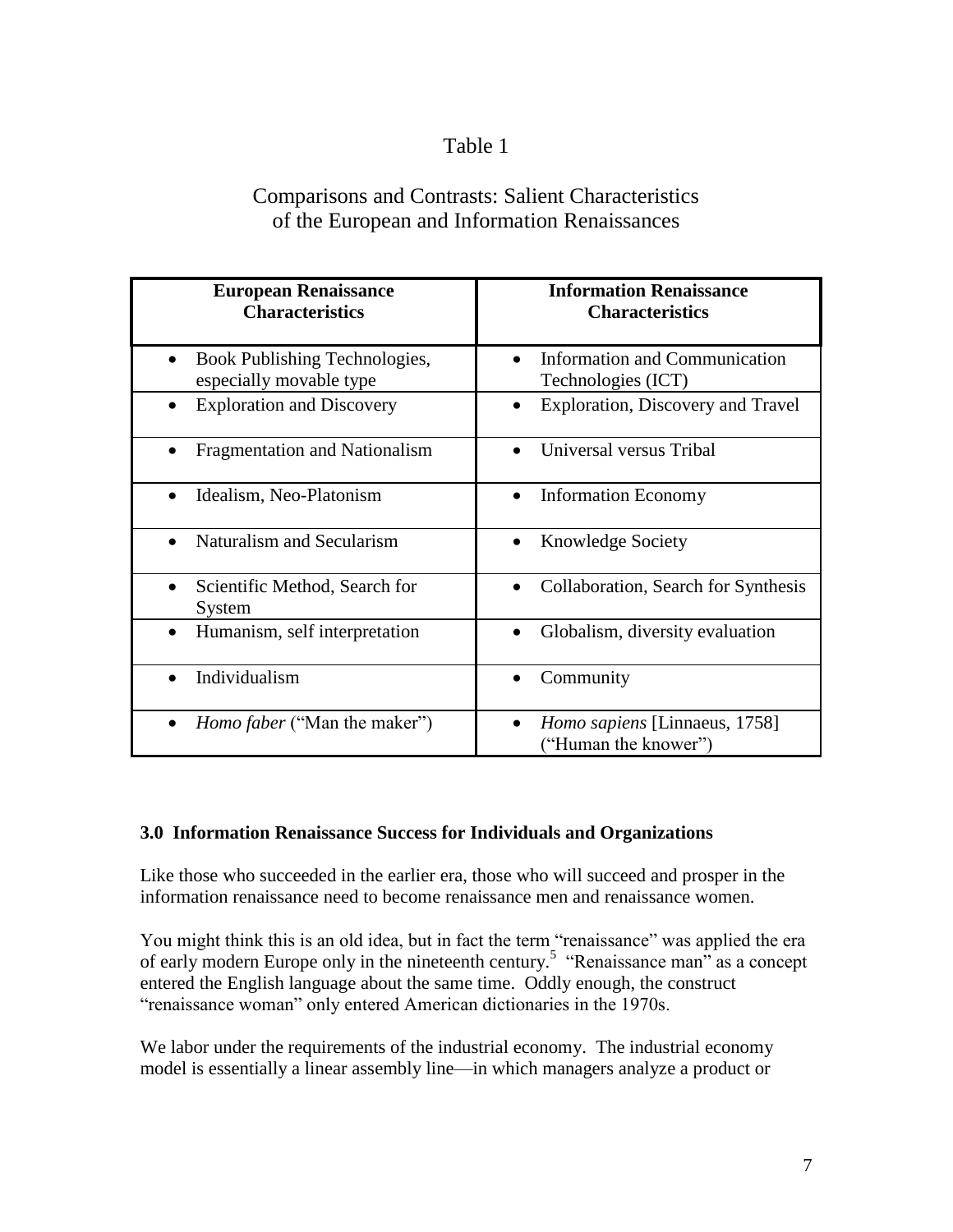service, often in minute detail, and then engineers and managers design an industrial process to produce it.

While the central designers may have a view of the whole, the assembly-line paradigm encourages the fractioning of the entire process into smaller component parts. In the end the process breaks down the entire product or service into the smallest, and it may be, the "dumbest" of the processes it can.

The approach of the industrial model is intelligence in the central office, with effectively dumb terminals at the nodes. Yet today such a model is dangerously outmoded. It is both inflexible and insulting when it comes to a human workforce. We need to leap back before the industrial model to find a more human and beneficial one.

In a sense, today we need to do as the leaders of the European renaissance did. They leaped over the intervening medieval era (the renaissance mentality called it "the dark" ages"), back to the classical era, making its knowledge "reborn" (the French term renaissance means "rebirth") to grow into applications appropriate for their present day.

We need to have "a renaissance of the renaissance," so that the smothering era of industrial thinking is leapt over to recover and rebirth new ideas from the older era. The ideas with the richest promise for individuals is the goal—dismissed by the specialization ideology of the industrial era—of becoming a renaissance man or renaissance woman.

### **3.1 Succeed as a Person—Become a Renaissance Man or Renaissance Woman**

According to the Merriam-Webster's Dictionary, 10th edition, the phrase "Renaissance Man" was noted as part of American English in 1906. They define the concept as "a person who has wide interests and is expert in several areas." A more recent term seems to be emerging, "polymath"—a person of great or varied learning.

There are many examples in history of such people. Indeed a good undergraduate education on the classic liberal arts model works to build such a person at a young age. The idea is that the graduate will continue a lifelong learning enterprise along the same lines. Yet professional specialization and the constant demands of overworked managers clearly obstruct the means to that end.

It was the European renaissance that forwarded the concept of this multidimensional person. One of the most famous theoretical works to do so was *The Book of the Courtier* by Baldesar Castiglione. My hypothesis is that the demands of their renaissance age required them to develop the type. As exemplars I will note in passing two who are a joy for professionals to study and learn from: Leonardo da Vinci, and Vittoria Colonna

Leonardo da Vinci (1452-1519) was and is the archetypal "Renaissance Man." Yes, he was enormously talented. Yet he had one lifetime; but so do we. Leonardo lived 67 years. He worked to the end. He was still productive when he died, even though he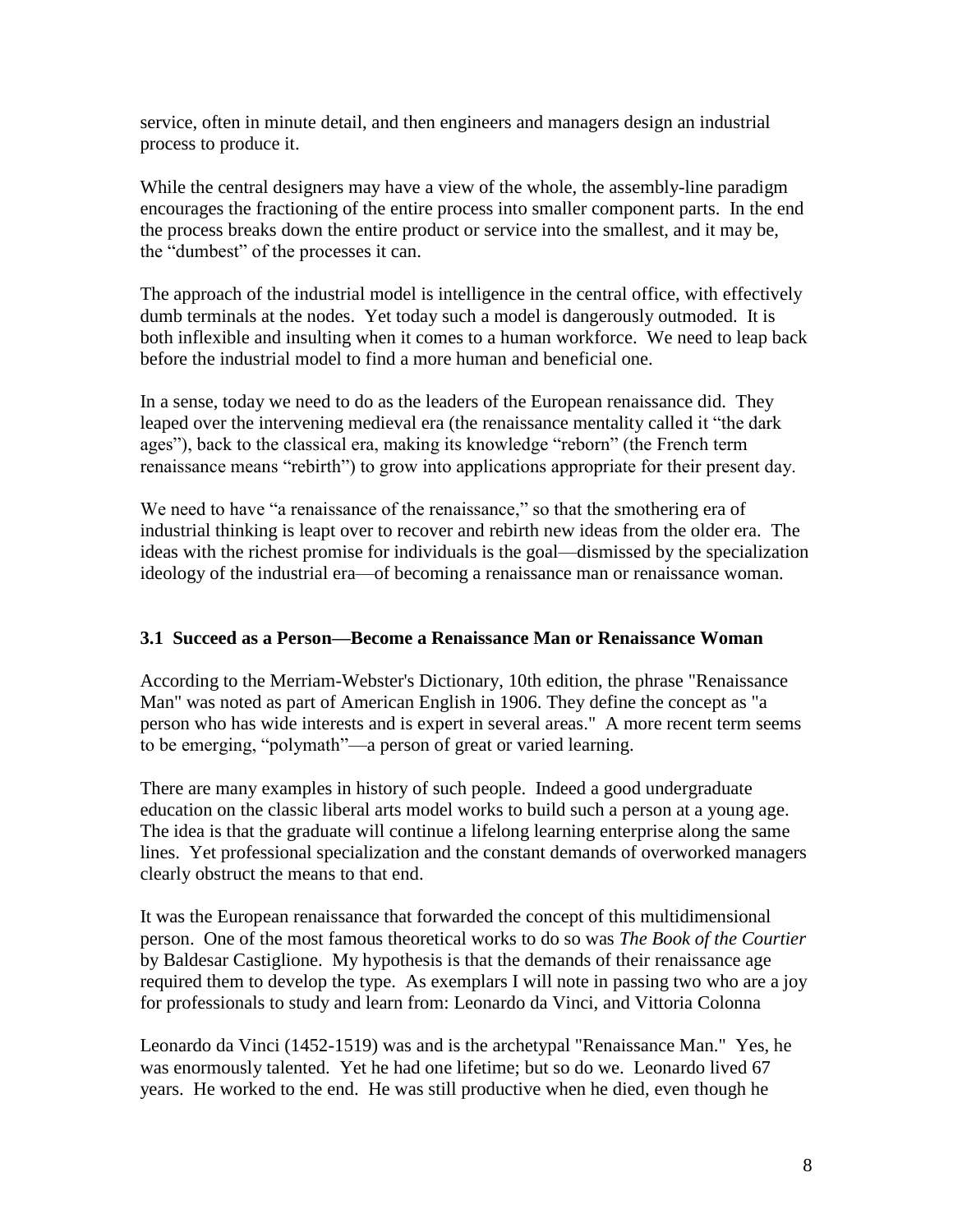could no longer paint or sculpt, because of arthritis in his hands. He was doing city planning at the end. He also designed and developed gala celebrations for the King of France, his host, who gave him a small chateau to live in, near the king's own large one.

Vittoria Colonna (1492-1547) was the daughter of a ruling family of diplomats and leaders, and she received an extensive education for anyone, let alone a woman of the era. Her family's insistence and her own interest in higher education is a splendid example of raising a renaissance woman today. She wrote extensively and inspired many friendships and corresponding relationships—the information networking of the day. Michelangelo and Baldesar Castiglione were part of her network of renaissance men and woman. She was open to new ideas, including religious ones of the new Protestantism. She was involved in the cultural and political movements of her time.

How do we translate the European renaissance person ideal into a practical application to the information renaissance?

By way of conclusion, I put it this way: be a "T-person" – a person whose structure of personality and attributes resembles the structure of the letter "T." Be both broadly comprehensive (the T-crossbar), deeply competent (the T-base), as one complete person.

In essence, the information renaissance person has and displays *breadth* and *depth*:

- *Breadth* of comprehension (the goal of liberal arts education)
- *Depth* of competence (the goal of professional education)

These foundational personal and educational attributes lead to professional behaviors we value in the professional world, *adaptability* and *utility*. *Breadth* informs adaptability; *depth* informs utility:

- *Adaptability* to succeed in rapid change (adapt to environment)
- *Utility* to prosper by adding value (find a need and fill it)

These attributes and behaviors lead to professional and personal success in the information renaissance. This is a challenging formulation. I like to say, only partly humorously, "all you need to be a success and prosper in the information renaissance is to be Leonardo da Vinci, or Vittoria Colonna." A tall order. And thus a modern requirements specification—the necessary changes being made—for information renaissance leadership.

### **3.2 Succeed as an Organization—Add Knowledge Value to everything you touch**

"Add knowledge-value to everything you touch." This is my paraphrase of a profound concept from Japanese theorist Taichi Sakaiya *The Knowledge-value Revolution, or, A*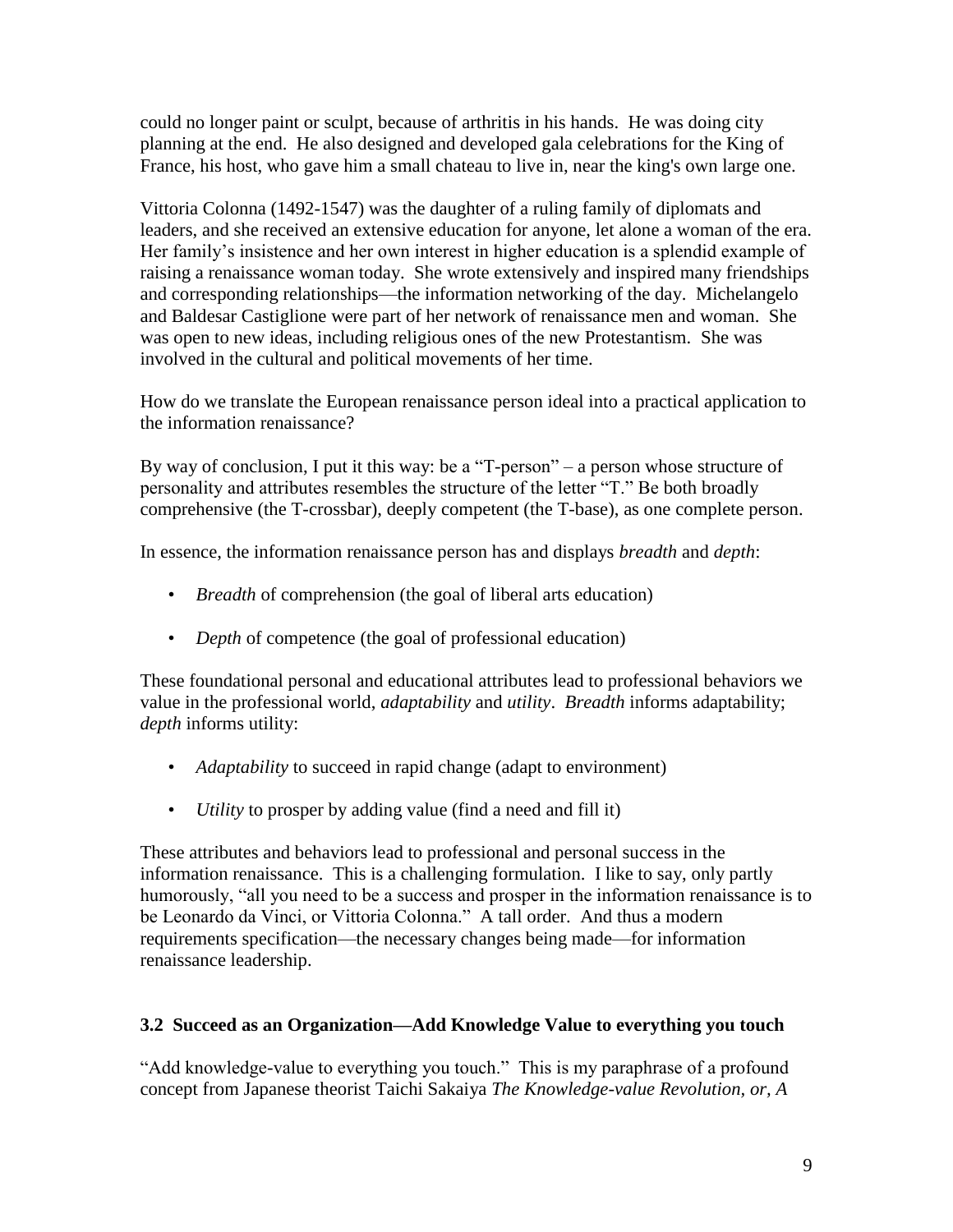*History of the Future.* Sakaiya is well-known as a public policy analyst and business and cultural theorist in Japan, yet hardly known by many in this field.

In my view, this book, which had its roots in the confident and expansive Japanese society of the 1980s, is one of the most important contributions to understanding the information economy. It lives up to its ambitious subtitle.

Sakaiya's knowledge-value future—our present history—is summarized in his work this way:

#### Knowledge-Value Permeates Everything

The concept *knowledge-value* means both "the price of wisdom" and "the value created by wisdom." A more strict definition might be, "the worth or price a society gives to that which the society acknowledges to be creative wisdom." . . .

 The truly large-scale production of knowledge-value will take the form of concrete goods and services in which it embedded, or to which can be added, and its distribution will be either synonymous with or conducted in concert with those goods and services. What I mean is that the design, the brand image, the high technology, or a product's capacity for generating specific functions will possess more and more weight in the pricing of goods and services. . . . a pricing structure will emerge in which the knowledge-value portion—the design, technology, and image of a product—will be hypervaluated. $6$ 

Sakaiya's example of such a premium for its knowledge value is the Hermès necktie [pp.59-60]. My example, a little better known, is the value premium for high end Mercedes-Benz vehicles. They are not essentially better than their competitors, yet like the Hermès tie, they command higher prices because they are products carrying "that which the society acknowledges to be creative wisdom."

Put simply, an organization should incorporate knowledge-value in all its products and activities. Add knowledge-value in whatever it is you do. In my work, I push for knowledge-value as a premium in the 3-Ds (design, development, deployment) of information and communications system architecture. You can focus a similar strategy incorporating a knowledge-value premium in your work and your organization's production as well.

### **4.0 In a Knowledge-Value Society, Information Networking is the Key Component**

There are many kinds of knowledge. The study of knowledge and its characteristics is in fact an entire philosophic field called "epistemology" which I define as "how we know what we know." Here are some examples—rational, psychological, spiritual, emotional, intuitive, instinctive forms of knowledge.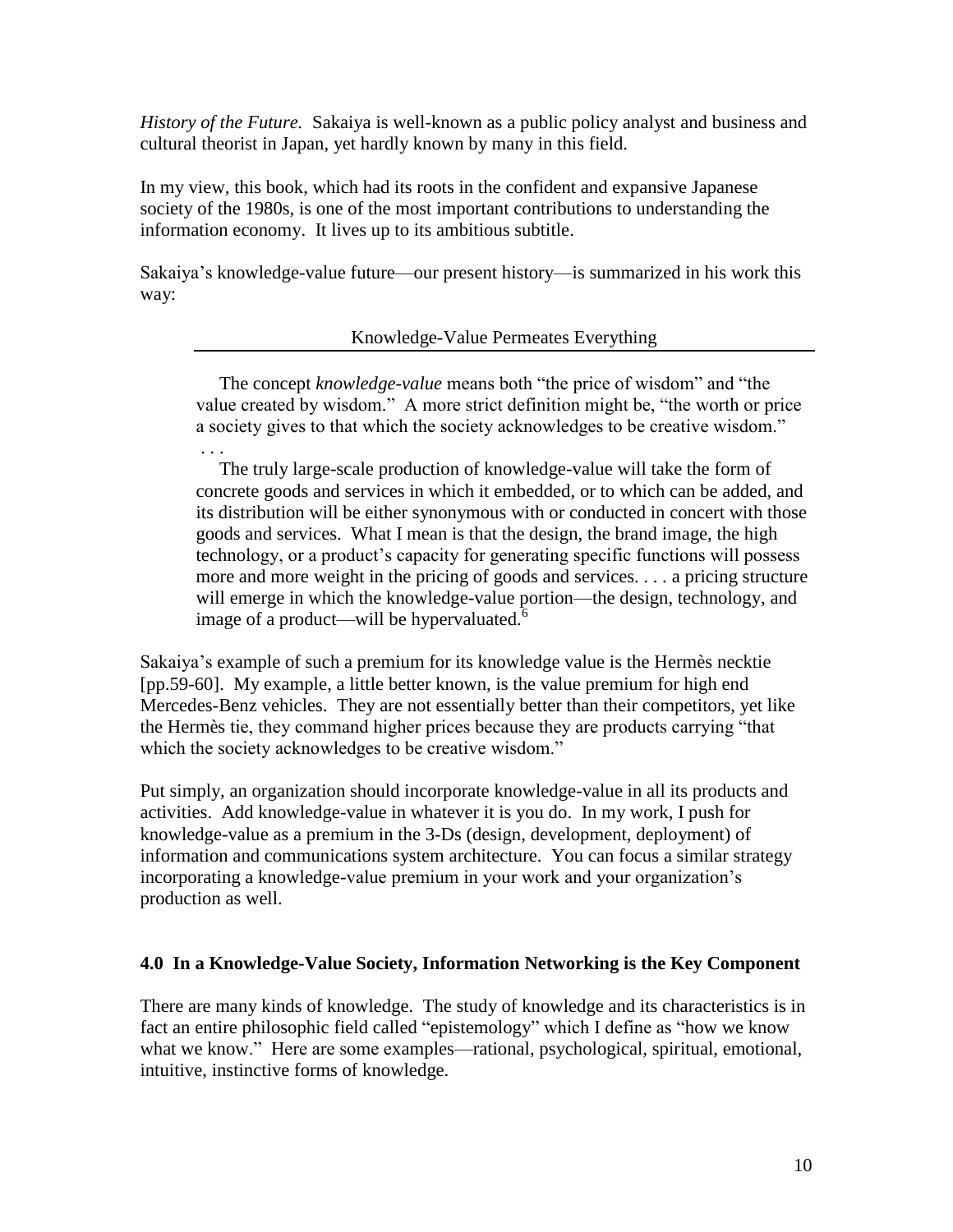I have written elsewhere on this topic, which is the heart of knowledge management. My taxonomy analyzes knowledge in a scale, all ways of knowing. Of all these forms of knowledge, *information* is the key component, "the door that swings both ways" between the world of phenomena represented as data, and the realm of understanding guided by wisdom.<sup>7</sup>

The great and encouraging excitement of an information renaissance, is that imagination and inspiration are drivers for the exchange of value, in the larger economics of value- not just monetary value, but also the attention we give in an "attention economy" exchange.

### **4.1 Creative Power you can Access—Information is a Set of Ideas You Use**

If information is based on ideas—news that you use, there are two key parts to that thought. First, it's the obvious place to focus—on the "news." That is the "outside" part of the thought. The data come from the outside. Yet what turns data into information is that you bring inside the "outside" news-to-you. You bring the data into your own head, your own mind or consciousness.

That is what makes it "information" for you. Recall that the prefix "in" from Latin means "in," the same as English. "Form" means form, or shape. So when you are informed, ideas or data take form or shape in your mind.

Information really "happens" when it happens to you or to other people. Information has power in so far as it changes minds. When ideas take shape, and people act on them, information changes people, organizations, and history.

### **4.2 Information Networks: The Key to the Information Renaissance**

Information networking is the key to the information renaissance. By this we mean information networks first, of any kind. Information moves, by any means necessary. You are in a network of information networks.

Second, more than that, you are in social networks that really work fundamentally as information networks. Your social networks really work by communicating information to each other.

Let's look at information networking more closely:

Information is the message. That is information content. Communication is the medium. That is information movement. You can have information that doesn't move, but conceptually speaking, that doesn't make sense. Information wants to move, from a sender to a receiver. In a pinch, people will talk to themselves.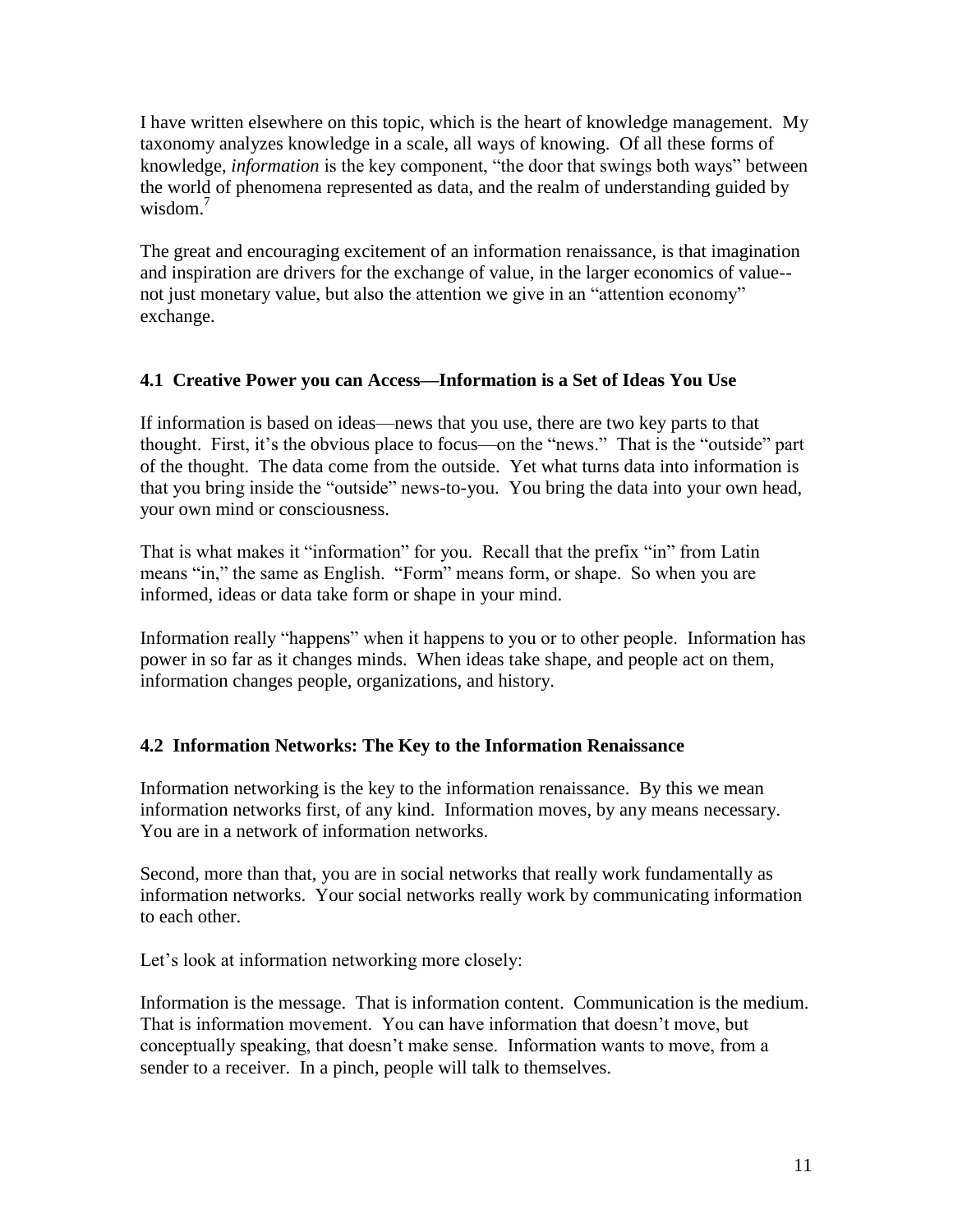Today, information and communication technologies are being called ICT as an acronym. This is the standard usage of the International Telecommunications Union—the main global regulatory organization, based in Geneva. The acronym "ICT" is replacing the older, more limited acronym "IT" that came from the computer industry, which meant "information technology" essentially computers and peripheral devices like printers, storage devices and later data networking wiring together with wireless radio transmission.

The newer acronym ICT gives a broader sense of telephones, television, video cameras, multimedia and other devices, while including computers and music players and the transmission media short range or long.

The main point, however, is that all these devices are ways to communicate information, so we will focus on information and communication, not on technologies. Think of the technologies as tools and enablers for us to better manage our information and communicate together more effectively.

The table "The Practice of Information Networking" outlines the concept of information networking in two levels of analysis. The Primary Category of Information Networking [read down] consists of the main ways we deal with information, whether through humans or information and communication technologies:

- Access
- Filtering
- Storage
- Retrieval
- Using

That is, we first access, then filter, then store, then retrieve, and finally use information, almost always in that order. Sometimes this happens rapidly. Sometimes we pull out and use information we've had in storage for years.

The Second Level Analysis of Information Networking consists of the Primary Categories further analyzed. Read across, left to right, then the next row, top to bottom, and so on. These categories and their placement can be argued and in fact rearranged for a fruitful exercise in how information moves and is used. Most of traditional information and communication sciences and in particular technologies sort out in this analysis.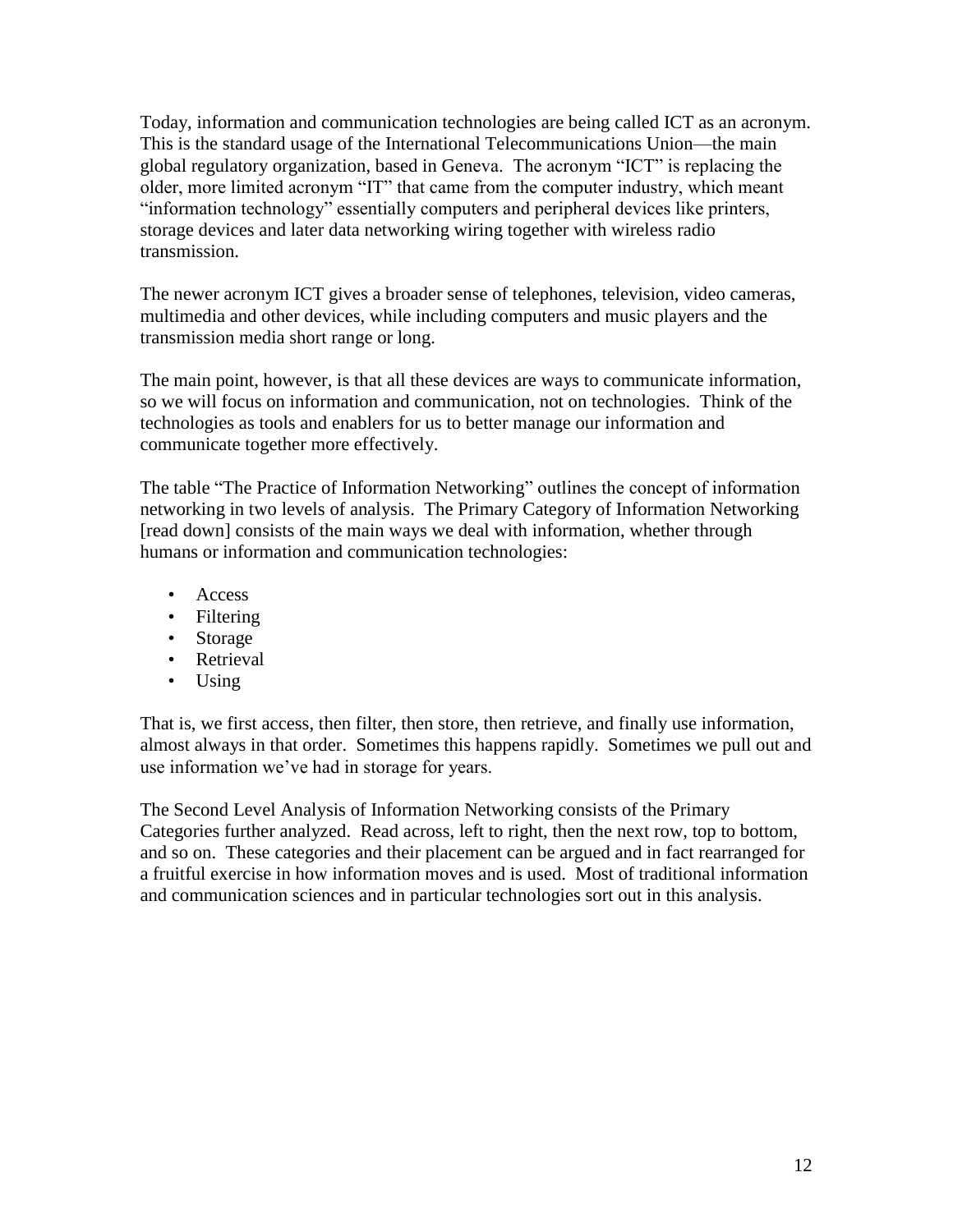## Table 2

## The Practice of Information Networking: How we Move and Use Information

| <b>Primary</b><br>Category of<br><b>Information</b><br><b>Networking</b><br>[read down] | Second Level Analysis of Information Networking—the<br>Primary Categories further analyzed<br>[read across, left to right, then next row, top to bottom] |                                |                          |                |
|-----------------------------------------------------------------------------------------|----------------------------------------------------------------------------------------------------------------------------------------------------------|--------------------------------|--------------------------|----------------|
| <i>Access</i>                                                                           | Input                                                                                                                                                    | Processing                     | Movement                 | Output         |
| <b>Filtering</b>                                                                        | Display                                                                                                                                                  | <i><u><b>Selection</b></u></i> | Classification           | Prioritization |
| <b>Storage</b>                                                                          | Organization                                                                                                                                             | Placement                      | <b>Securing</b>          | Indexing       |
| Retrieval                                                                               | Searching                                                                                                                                                | Finding                        | <b>Bringing</b><br>Forth | Queuing        |
| <b>Using</b>                                                                            | Applying                                                                                                                                                 | Deploying                      | <b>Distributing</b>      | Presenting     |

Copyright © 2006 by Jay Edwin Gillette

The table is here to provide professionals a way to conceptualize where they and their organizations can add value. In this analysis I name as an "information value-chain." If information networking is the key to the information renaissance, then the analysis can provide a map for us to find our way.

To conclude, the next section outlines conclusions and recommendations for information renaissance professionals.

#### **5.0 Conclusions and Recommendations: Succeed and Prosper in the Information Renaissance**

Have confidence; lead with confidence; succeed and prosper in the information renaissance. Just as the European renaissance opened a new world of understanding and opportunity, the information renaissance unfolds before us as a world of opportunity and knowledge that extends and deepens human experience.

In my view, this renaissance, built on centuries of further experience and the lessons of the industrial worldview, has the power to extend and brighten the achievements of the earlier rebirth.

In summary, here are key conclusions and recommendations: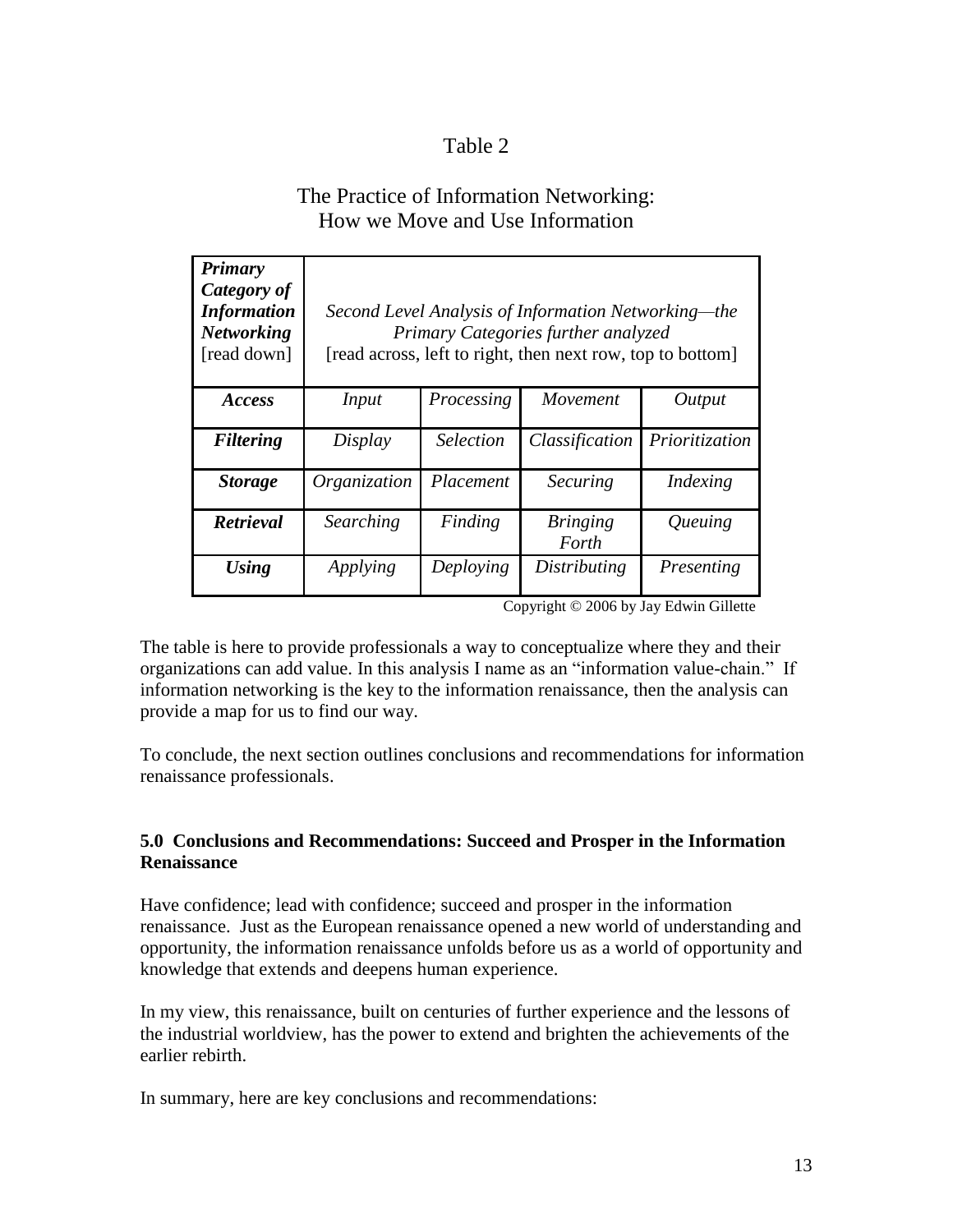- Have confidence in the future. Humans have seen and done this before. Lead with confidence from clarity of context. That is the purpose of seeing this era through the reflection of the earlier one. It is said in strategy theory that "morale" is itself a strategic advantage." Let us access this strategic advantage.
- Succeed: Renaissance times call for renaissance men and renaissance women—a challenge we can meet. Renaissance men and women work in more than one area; they take ideas in from many people. Here is a compelling implication: today's leaders need to study the ideas and history of the European renaissance as renaissance leaders studied the ideas and history of the classics.
- Prosper: This is a world of knowledge-value: seek knowledge; add value; add knowledge value to everything you touch. Build and lead organizations that add knowledge value to everything they touch—and in this we're already on the way.
- Use information networking to leverage the knowledge that we have and can discover. Information is based on ideas—news you use, or to reinforce your position. Entertainment is essentially information—based on the power of ideas. Information networking is the key to the information renaissance.

The issue is clear: humans already have these skills. We already have these knowledge areas. What we want to do is increase our awareness of them. We need to deepen our knowledge about them. We want to sharpen our skills.

Sharpen our skills. This reminds us of the classic formulation of Stephen Covey, his "Sharpen the saw" habit in the *Seven Habits of Highly Effective People*. For every information and communication technology and organizational management professional, this is the information renaissance imperative.

The key thought is that these are not mysterious new areas of human knowledge and work. Instead, these are areas we already have worked in for a long time. We must train, educate and discipline in these areas. We need to improve these areas. Yet as I have argued, we need to look at these areas in a new way. We need to rebirth what we need to know now. We are already participants in today's information renaissance.

### **Acknowledgements:**

As information networking in depth and the information renaissance in breadth requires teams to comprehend them, I would like to acknowledge the critical and helpful input I have received from my colleagues and graduate students at my home institution, the Center for Information and Communication Sciences, at Ball State University, and from the hospitable scholarly community of Harris Manchester College, University of Oxford, where I had the privilege to serve as a Visiting Fellow.